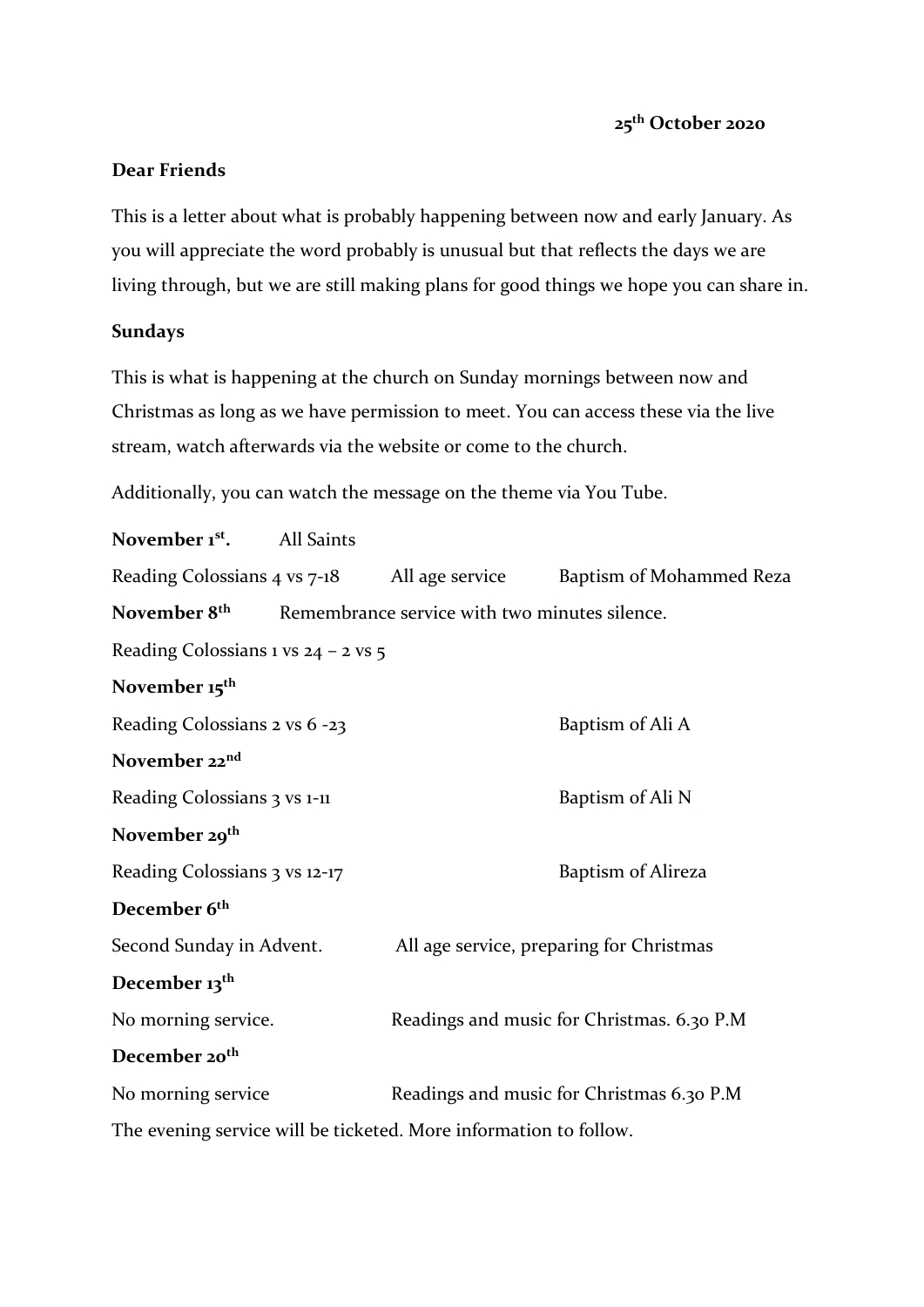**Christmas Day.** We celebrate the birth of Jesus Morning service 10.30 A.M **December 27<sup>th</sup>** No morning service

# **Remembering Service**

On Sunday evening **November 29th** at 6.30 P.M there will be a service via ZOOM for people to remember people they loved who have died or may be a long way away. It will be very simple and give you the opportunity to light a candle at home to remember them as we give thanks for them and name them with love.

# **Christmas music and readings**

Last year we shared in a wonderful candlelight service and many people invited family, neighbours and friends. Sadly, we can't sing together this year but these services on the 13<sup>th</sup> and 20<sup>th</sup> at 6.30 P.M. will be an opportunity to capture some of the magic. These services will be ticketed and more information will follow.

## **Coffee and Carols**

7.30 P.M Wednesday 16th December 2020 via ZOOM. A cheerful event when there will be the opportunity for people to share, poetry and song, stories and other good things including a short Christmas quiz. More information to follow.

## **Covenant service**

This will happen on Sunday morning  $17<sup>th</sup>$  January when we renew our promise as a family of God's people at New North Road to walk together and watch over one another. Our guest speaker will be Clive Burnard, our regional minister.

## **Communion**

I'm really mindful that although we have made provision for communion in the order of worship you are sent each week that we have not found a way of safely sharing this together on Sunday. We are seeking a way to do this and hope to be able too soon.

### **AND**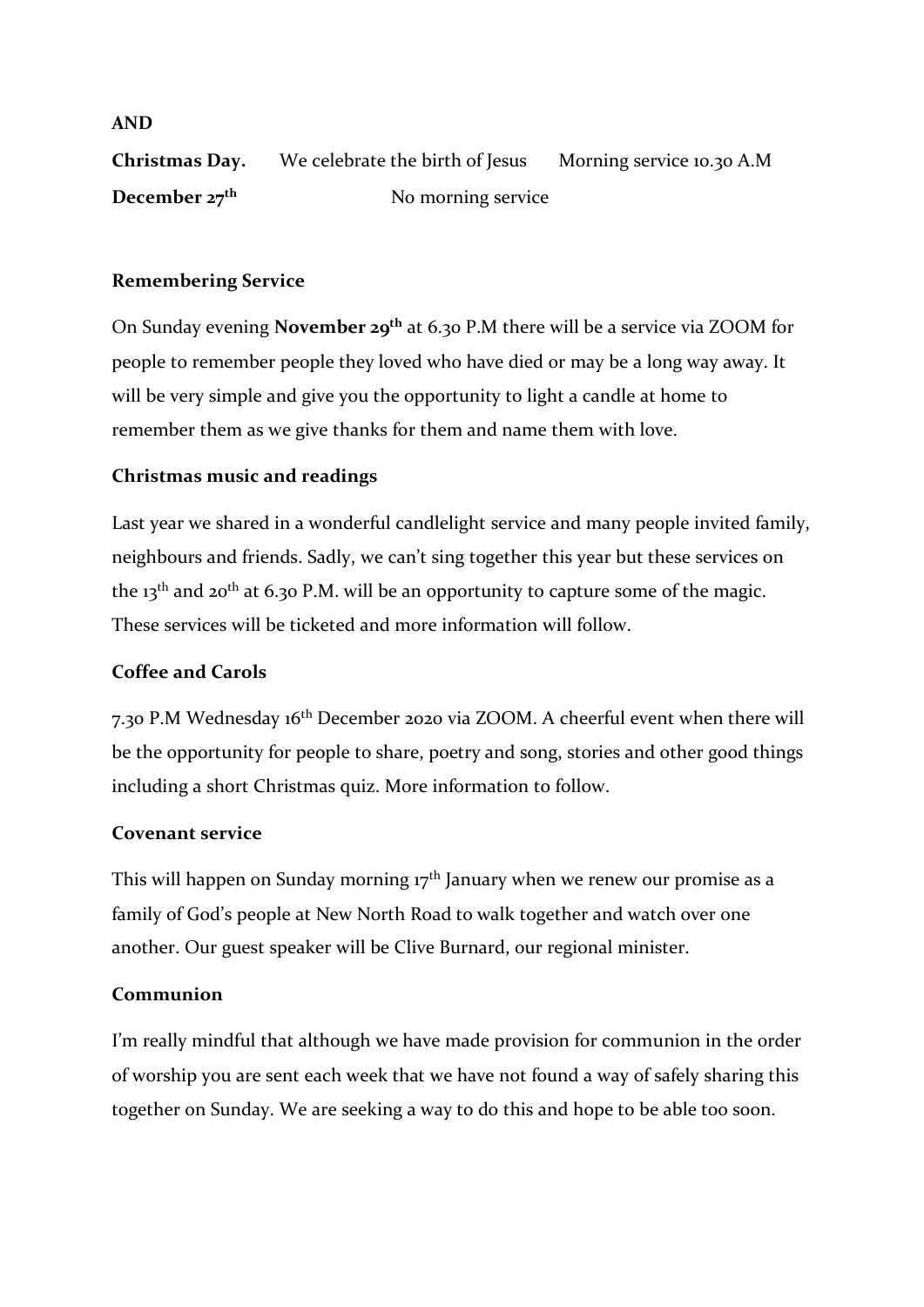# **AGM Monday 7th December 7.30 via ZOOM**

# **Deacon's elections By postal ballot**

**This is the formal notice of this year's Annual General Meeting and the deacon's election.** 

# **AGM**

The AGM is open to everyone but only people who have been formally received and welcomed as members of the church may vote. Membership is a sign of belonging. If you would like to enquire and ask about church membership, then please speak to me and I will be glad to tell you about it.

Membership is a sign that New North Road Baptist Church is your spiritual home, the place where you worship and covenant to walk together and watch over one-another as brothers and sisters, sharing your gifts, giving and serving and following Jesus Christ together.

The AGM will be happening differently this year, via Zoom and will include recognition of deacon's elections that will take place via a postal ballot.

This is a more formal church meeting when we take a long view of the year, receive the accounts and the annual report.

The deacons are following advice from the Baptist Union and our regional minister in a way that is true to the spirit of our constitution which was drawn up at a time when no one conceived of the current crisis. We are seeking to do this in a way that includes as many people as we possibly can at a time when many members of the church are not coming to the church building. A formal agenda and ballot paper will be sent to you nearer the time of the election.

# **Deacons elections.**

Anybody who is a member of the church and is in good standing can be nominated and seconded to serve as a deacon. Nominations can be made to Gordon Morrison by Monday 16<sup>th</sup> of November. Usually these would need to be in writing but this year you